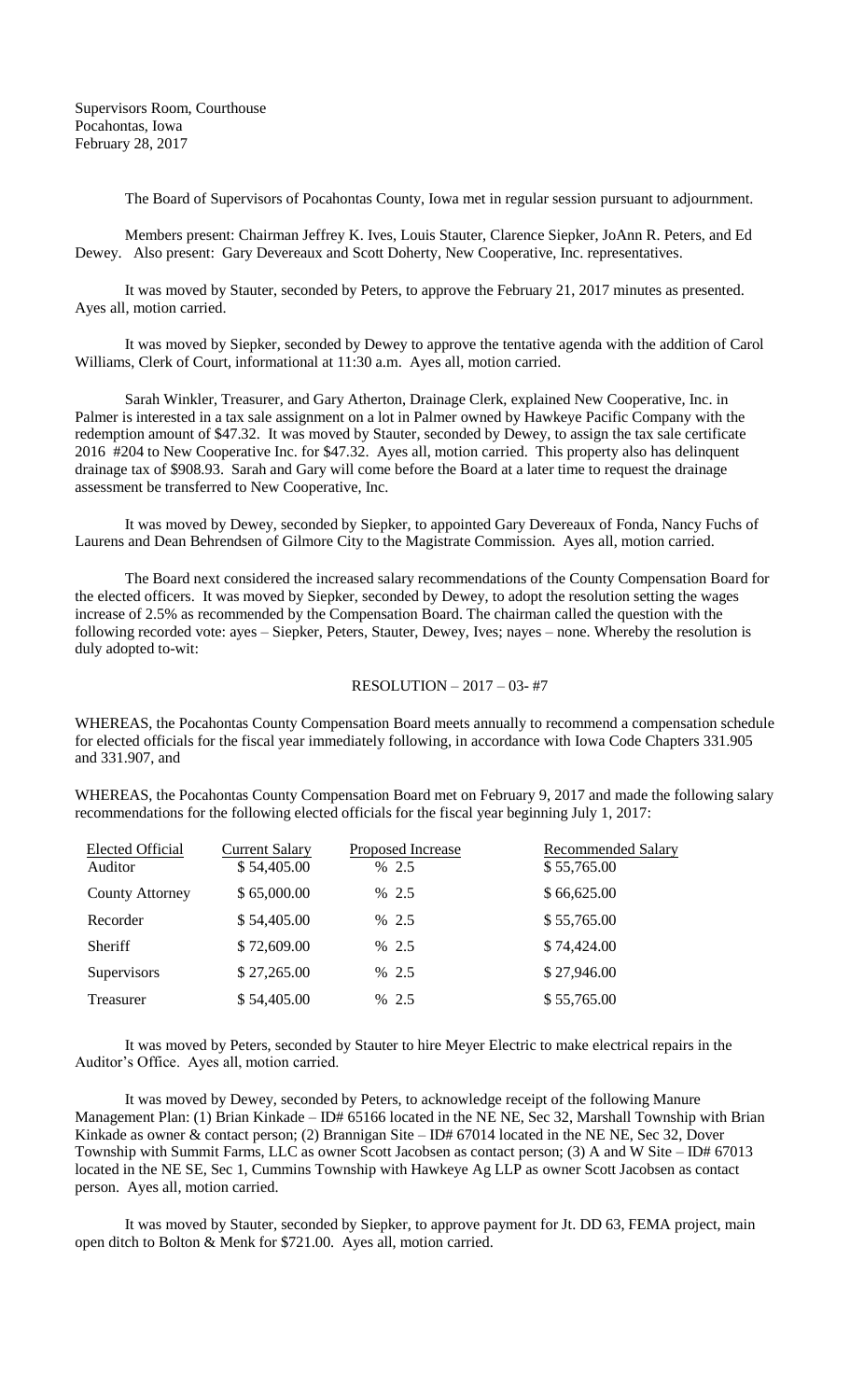At 10:45 a.m., a teleconference was held with Calhoun County Board of Supervisors to approve payments to I & S Group for Jt. DD 173-67, delineation of wetlands. The Boards decided to further investigate and discuss next week. Minutes are filed in the appropriate drainage book.

Auditor Jepsen and the Board discussed the need for County credit cards and the liability it creates for the County. Jepsen and Ives will visit with the State Auditor about County credit cards and their recommendation.

Carol Williams, Clerk of Court, asked for the Board for support by letting our Legislatures know how important our Courthouses are and how vital they are to our citizens as they are considering reducing court hours and consolidating the courthouses.

The Board continued discussion about the Zoning department. Russ Jergens, EMA/911 Coordinator, is interested but more information is needed. It was moved by Dewey, seconded by Stauter, to table discussion on Zoning. Ayes all, motion carried.

Jack Moellering, County Engineer, presented a permit request from Palmer Telephone. It was moved by Dewey, seconded by Siepker, to authorize the Chairman to sign the permit allowing Palmer Telephone to bring fiber network into homes. Ayes all, motion carried.

The following claims were audited and allowed:

| A & M Laundry                  | Supplies                  | 66.86              | 1                 |
|--------------------------------|---------------------------|--------------------|-------------------|
| AT&T                           | Phone                     | 231.78             | $\mathbf{1}$      |
| Adv Systems                    | Copier Ex                 | 64.78              | $\mathbf{1}$      |
| E Ahlrichs                     | Mileage                   | 123.00             | $\mathbf{1}$      |
| Alliant Energy                 | Utilities                 | 143.63             | $\mathbf{1}$      |
| Alpha Wireless                 | Supplies                  | 1350.00            | $\mathbf{1}$      |
| American Express               | office equipment          | 43.11              | $\mathbf{1}$      |
| S Bailey                       | Mileage                   | 32.07              | $\mathbf{1}$      |
| Bauer Built                    | Tires/Parts               | 1120.77            | $\mathbf{1}$      |
| N Betten                       | Mileage                   | 298.00             | $\mathbf{1}$      |
| B H Energy                     | Gas                       | 1928.38            | 3<br>$\mathbf{1}$ |
| Co. Social Services            | Allocation                | 104296.50          | 2                 |
| Carpenter Uniform<br>S Cash    | Uniforms                  | 290.14             | $\mathbf{1}$      |
| Central Salt                   | Mileage                   | 169.00<br>20242.01 | $\mathbf{1}$      |
|                                | Icing Salt<br>Phone       | 2277.99            | 12                |
| CenturyLink<br>D Cirks         | Phone REIM                | 80.00              | $\mathbf{1}$      |
| Coffmans Lock                  | courthouse locks          | 625.25             | 1                 |
| CFR.                           | Services                  | 2105.00            | $\mathbf{1}$      |
| J Conlin                       | Mileage/Phone REMB        | 25.00              | $\mathbf{1}$      |
| O Cressler                     | Mileage<br>- VA           | 184.06             | 2                 |
| Cummins Inc.                   | Maintenance               | 748.76             | $\mathbf{1}$      |
| B Dahl                         | Mileage/Phone REMB        | 25.00              | $\mathbf{1}$      |
| LSQ Funding                    | Software                  | 157.00             | $\mathbf{1}$      |
| Dist III Treas                 | Dues                      | 36.00              | $\mathbf{1}$      |
| District III-Conservation      | dues                      | 200.00             | $\mathbf{1}$      |
| Doolittle Oil                  | Supplies                  | 2252.58            | $\mathbf{1}$      |
| Dossier Systems                | Computer Ser              | 447.00             | 1                 |
| EA Promos                      | uniforms                  | 54.00              | $\mathbf{1}$      |
| R Enockson                     | Mileage                   | 94.79              | $\mathbf{1}$      |
| Farm & Home                    | Supplies                  | 189.33             | $\mathbf{1}$      |
| D Feistner                     | Legal Ser                 | 1250.89            | $\mathbf{1}$      |
| Feld Fire                      | Inspection                | 265.00             | $\mathbf{1}$      |
| D Ferguson                     | Mileage/Phone REMB        | 28.21              | $\overline{c}$    |
| Duane E. Flaherty              | grand juror expenses      | 31.00              | $\mathbf{1}$      |
| Client                         | services                  | 20.00              | $\mathbf{1}$      |
| T H Hoefing                    | reimb/mailbox damage      | 25.00              | $\mathbf{1}$      |
| Hoffman Filter                 | Disposal Ser              | 50.00              | $\mathbf{1}$      |
| K Hoffman                      | CVA Mileage               | 17.00              | $\mathbf{1}$      |
| Holiday Inn                    | Lodging                   | 375.20             | $\mathbf{1}$      |
| Holiday Inn                    | Lodging                   | 10.00              | $\mathbf{1}$      |
| Don J Hubbell                  | reimb/safety boots        | 141.23             | $\mathbf{1}$      |
| Don J Hubbell                  | reimb/safety glasses      | 200.00             | $\mathbf{1}$      |
| J Hubbell                      | feed                      | 25.37              | $1\,$             |
| J Hubbell                      | office supplies           | 18.83              | 1                 |
| Hudson Law                     | Legal Ser                 | 1446.00            | $\mathbf{1}$      |
| Humboldt Co HD                 | repay septic permit       | 125.00             | $\mathbf{1}$      |
| Humboldt Co HD                 | water tests/closures      | 3064.05            | 1                 |
| HyVee AR                       | Medical                   | 112.87             | $\mathbf{1}$      |
| IA DOT                         | Services                  | 106.60             | 1                 |
| IA Lakes Elec                  | Utilities                 | 68.71              | 1                 |
| IA State Extension & Outreach  | twnshp trustee, clerk tra | 500.00             | $\mathbf 1$       |
| Iowa State University c/o Lind | ISU Landscape Arch. class | 1200.00            | $1\,$             |
| Johnson Farm Trust Scott Johns | well plugs                | 648.00             | $\mathbf{1}$      |
| Timothy Kemna                  | grand juror expenses      | 51.00              | $\mathbf{1}$      |
| M Klocke                       | CVA Mileage               | 19.00              | $\mathbf{1}$      |
| B Larsen                       | Transport Ex              | 373.56             | 1                 |